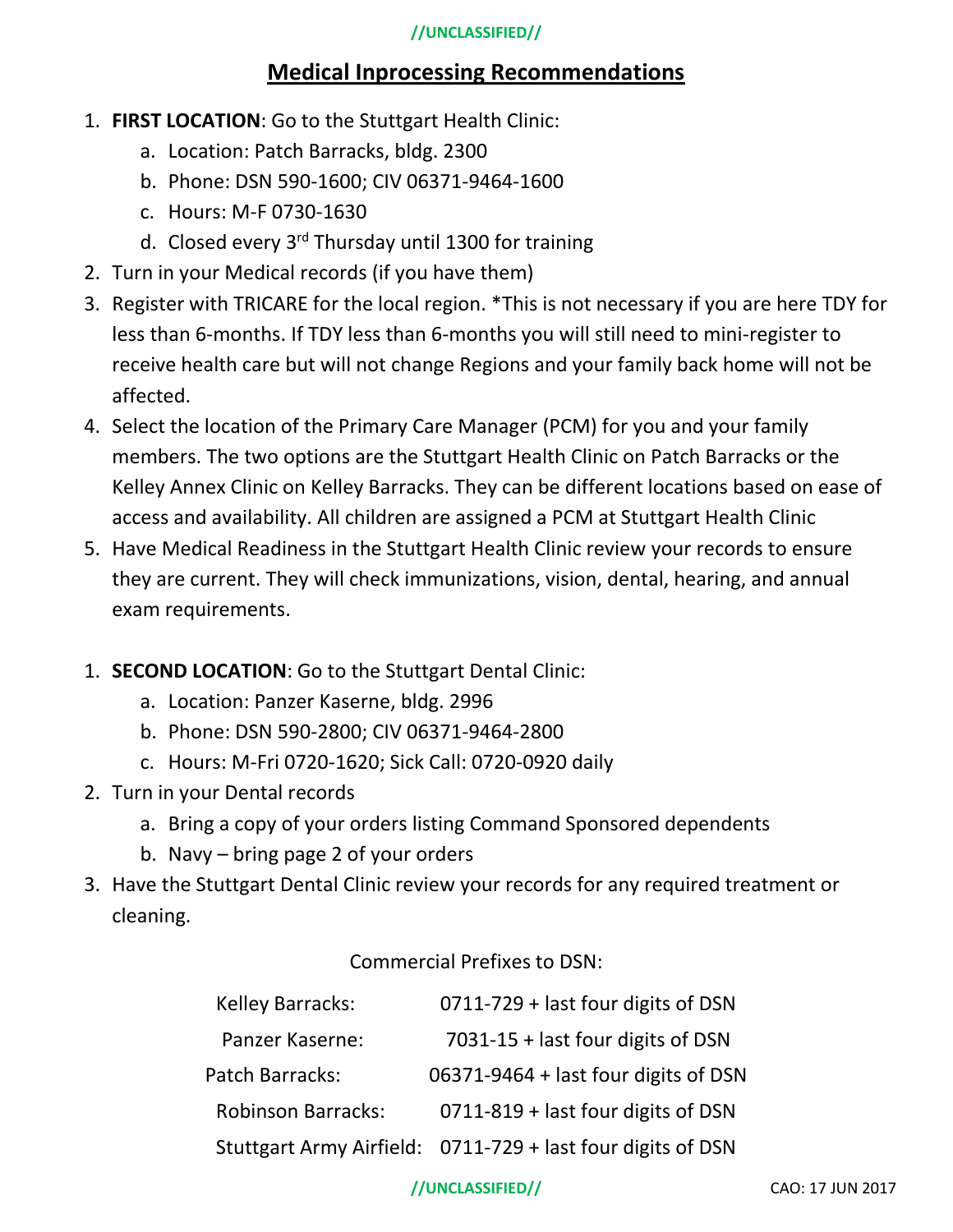#### **Landstuhl Regional Medical Center**

<https://ermc.amedd.army.mil/landstuhl> Dr. Hitzelberger Str. 66849 Landstuhl/Kirchberg GEB. 3765, 66849 Landstuhl CIV: 06371-86-8106 / 06371-86-7148

**STUTTGART HEALTH CLINIC** <https://ermc.amedd.army.mil/stuttgart>

#### **\*\*NO EMERGENCY CARE\*\***

**Patch Barracks**, Bldg #2300; DSN 590-xxxx Reception: CIV : 06371-9464-1600 or **Central Appt: 06371-9464-2900 (starts at 0700)** Clinic Hours: 0730-1630 M-F Closed every 3rd Thursday until 1300 for training **Pharmacy:** 06371-9464-1633 **Refills: 06371-8656-01** (#1-LRMC; #3-Stuttgart) **Laboratory:** 06371-9464-1631 **Medical Readiness:** 06371-9464-1604 **Radiology:** 06371-9464-1630 **Immunizations:** 06371-9464-1617 **Optometry:** 06371-9464-1614 Located Next to Patch Clinic Hours: 0730-1630 M-F

#### **Patient Liaison (MP desk) 0711-680-5262**

#### **TRICARE**

**Patch Barracks** Bldg #2211 DSN 590-1611 CIV: 06371-9464-1611 Hours: 0800-1600 M-F

#### **Behavioral Health Resources Stuttgart BH (Patch):** DSN: 590-1615

CIV 06371-3464-1615

**SUICIDE HOTLINE: DSN 118 CIV: 00800-1273-8255 Chaplain: DSN 431-3079 CIV: 0703-115-3079**

**//UNCLASSIFIED//**

# **SOCAFRICA GUIDE TO MEDICAL SERVICES**



# **Dial 114 for ALL EMERGENCIES**

## **Local Stuttgart Hospitals**

**Robert Bosch Krankenhaus:** Auerbach Str. 110, 70376 Stuttgart; 0711-8101-0 **Katharinen Hospital:** Kriegsberg Str. 60, 70174 Stuttgart; 0711-27801 **Olga Hospital (Peds Only):** Kriegsberg Str. 62,70174 Stuttgart; 0711-2787-04 **Marien Hospital:** Böheim Str. 37, 70199 Stuttgart; 0711-6489-0 **Kliniken Sindelfingen:** Arthur-Gruber Str. 70, 71060 Sindelfingen; 07031-98-0 **Kliniken Böblingen**: Bunsen Str. 120, 71032 Böblingen; 07031-668-0

#### **Please send notice for corrections to: william.n.vasios.mil@mail.mil //UNCLASSIFIED//**

#### **KELLEY ANNEX CLINIC**

#### **\*\*NO EMERGENCY CARE\*\***

**Kelley Barracks**, Bldg #3312; DSN 590-1815 Reception: CIV 06371-9464-1815 Hours: 0730-1600 M-F **Primary Care**: Routine & Acute **Pharmacy**: Limited & Refills only **Travel Medicine Clinic**: Alternating Wednesdays 1300-1530

> **Nurse Advice Line: 24 Hours CIV: 00800-475-92330**

> > **SOCAF Surgeon Care**:

**Sports Medicine Clinic** (by appt) Hours: 0900-1100 Wed **Pre-retirement Evaluations** (by appt) Hours: 1400 & 1500 Thurs

**Military Family Life Consultants** On-Call for Adults CIV: 0152-2649-2979 On-call for Children CIV: 0152-5158-6823

> **Peer Network Coordinator** Travis J. Bivins CIV: 0151-237-37123

**SOCAF Chaplain** Chaplain (MAJ) CIV: 0152-5660-8391

> **STUTTGART DENTAL CLINIC Panzer Kaserne,** Bldg #2996 Reception: DSN 590-2800 CIV: 06371-9464-2800 Hours: 0720-1620 M-F Sick Call Hours: 0720-0920

> **SUBSTANCE ABUSE Panzer Kaserne Bldg #2948** DSN: 431-2530/2743 CIV: 0703-115-2530

CAO: 17 JUN 2017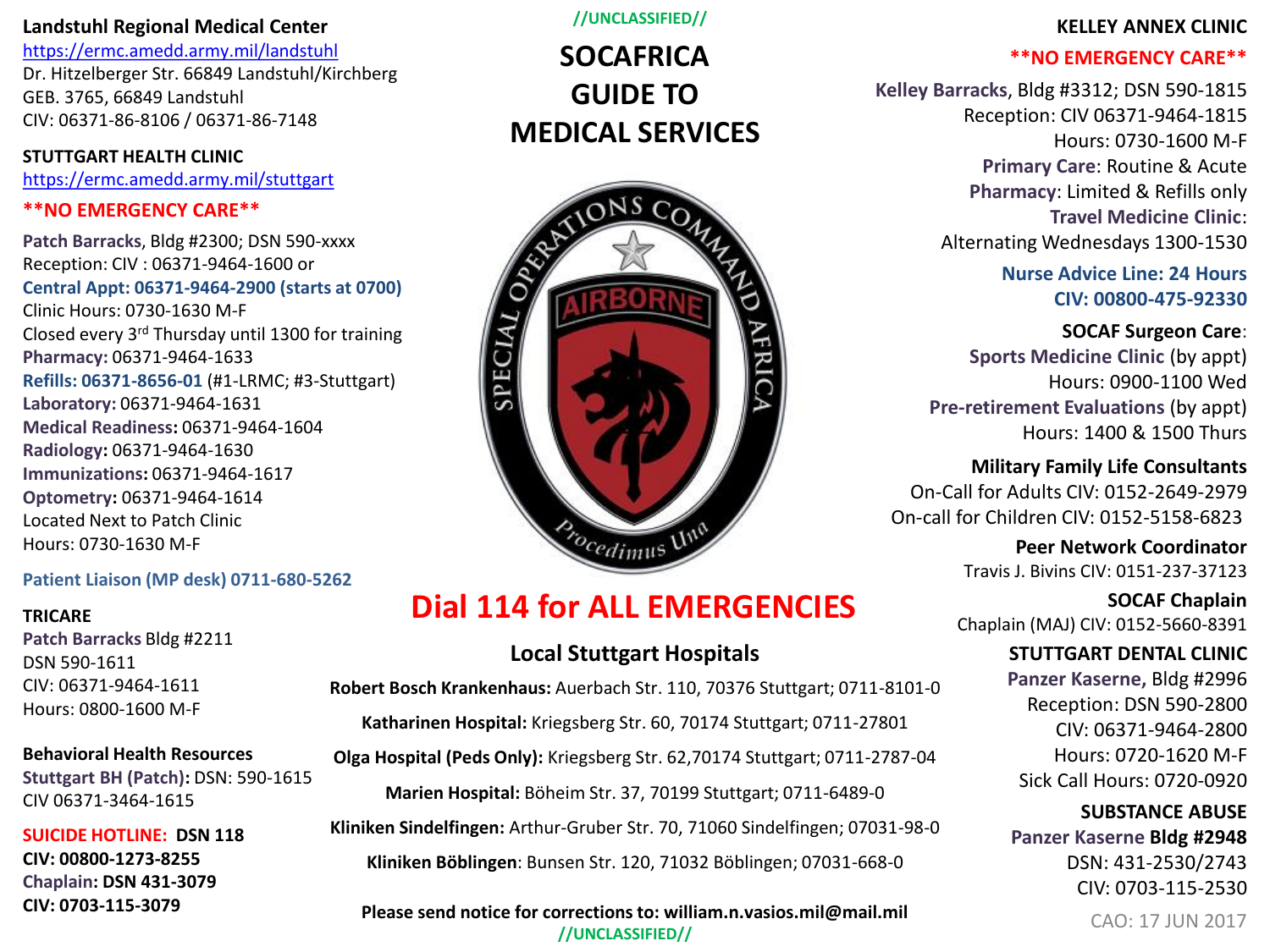#### **//UNCLASSIFIED//**

#### \*\*\*\*\*\*\*\*\*\*\*\*\*\*\*\*\*\*\*\*\*\*\*\*\*\*\*

# **EMERGENCY – CALL 114 OR 0711.680.114**

**Military Police** first and explain the situation. They will connect you with the appropriate service (Police, Fire, Chaplain, Ambulance & Patient Liaison) and direct you to the appropriate local hospital if needed.

#### \*\*\*\*\*\*\*\*\*\*\*\*\*\*\*\*\*\*\*\*\*\*\*\*\*\*\*\*\*\*\*\*\*\*\*\*\*\*\*\*\*\*\*\*\*\*\*\*\*\*\*\*\*\*\*\*\*\*\*\*\*\*\*\*\*\*\*\*

|                                  | <b>DSN</b> | <b>Commercial</b>                              |
|----------------------------------|------------|------------------------------------------------|
| <b>Military Police</b>           | 114        | 0711.680.114 (Patch Barracks)                  |
| Fire Dept.                       | 114        | 0711.729.117                                   |
| Ambulance                        | 114        | 0711.680.116                                   |
| <b>Emergency Utilities</b>       |            | 0711.729.2085 (SAAF) On-post only              |
|                                  |            | (Power, Water & Heating after hours Emergency) |
| <b>MP Desk (Non-Emergency)</b>   |            | 0711.680.5262 (Patch Barracks)                 |
| <b>German Police</b>             | 110        | 110                                            |
| German Ambulance 112             |            | 112                                            |
| German Fire Dept.                | 112        | 112                                            |
| <b>ISOS emergency line</b>       |            | 0800.181.8505 (Germany)                        |
|                                  |            | 0044.20.8762.8133 (Int'l)                      |
| <b>Nurse Advice Line (24/7)</b>  |            | 00800.4759.2330                                |
| <b>On-Call Chaplain</b>          |            | Call MP Desk 114                               |
| <b>Suicide Intervention</b>      |            | Call MP Desk 114                               |
| <b>Sexual Assault Hotline</b>    |            | 0631.431.7280                                  |
| <b>Domestic Violence Hotline</b> |            | 0176.262.48894                                 |

**Civilian Ambulance Service:** Stuttgart does not have a U.S. ambulance service.

\*Call the Military Police for ANY local ambulance needs. They will communicate with German EMS to respond. \*Ambulances should be called for bona fide emergencies only.

\*Have someone meet and direct the ambulance.

#### **Host Nation hospitals and services:**

The Military Police will contact a Patient Liaison to provide assistance with care if you go to a local hospital. If treated or admitted to a host nation hospital call International SOS at the number listed above. If admitted to a host nation hospital, notify your unit / section as soon as possible.